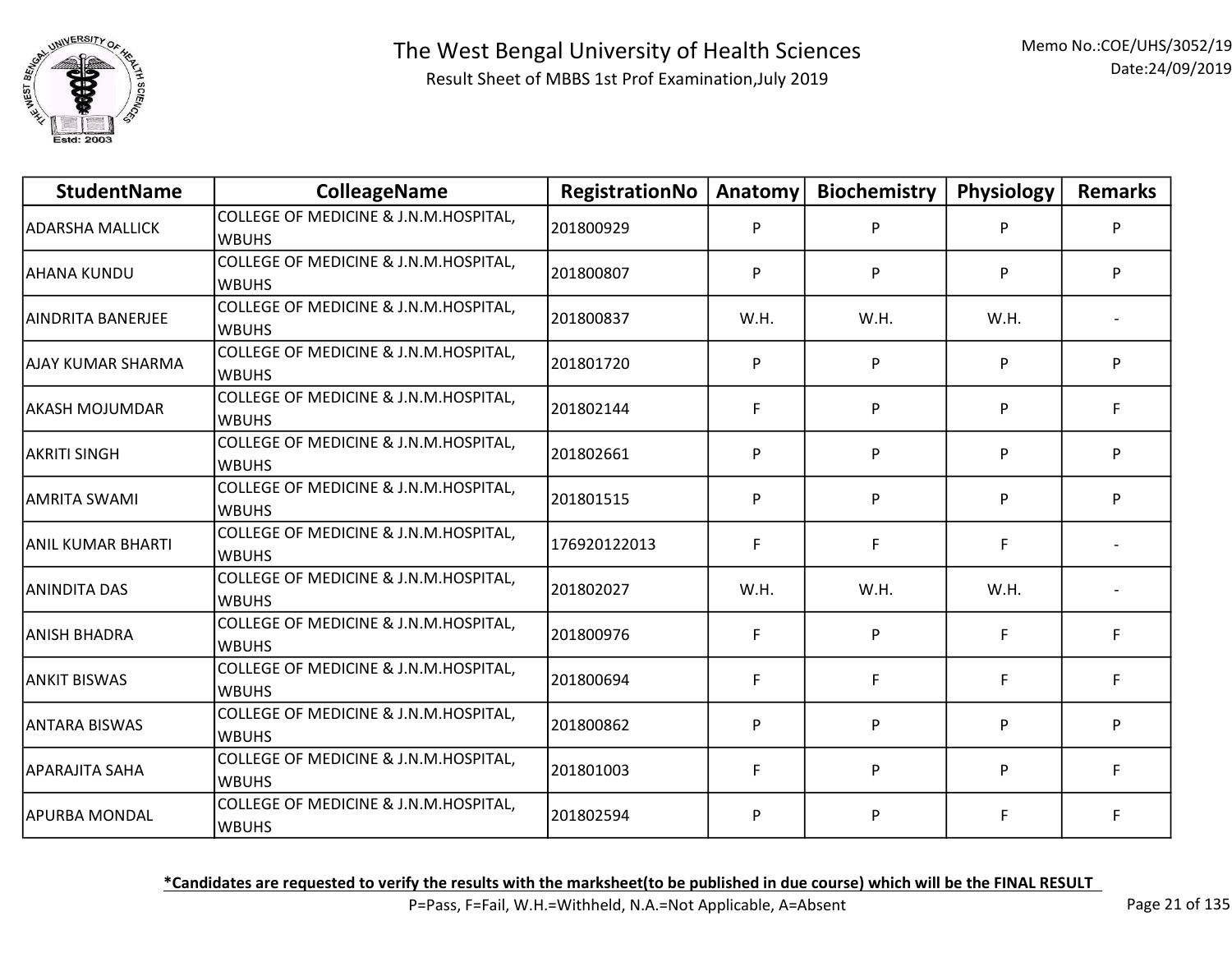

| <b>StudentName</b>       | <b>ColleageName</b>                                   | RegistrationNo | Anatomy | <b>Biochemistry</b> | Physiology | <b>Remarks</b> |
|--------------------------|-------------------------------------------------------|----------------|---------|---------------------|------------|----------------|
| <b>ARCHISMAN GHOSH</b>   | COLLEGE OF MEDICINE & J.N.M.HOSPITAL,<br><b>WBUHS</b> | 201802047      | P       | P                   | P          | P              |
| ARGHYA PRAMANIK          | COLLEGE OF MEDICINE & J.N.M.HOSPITAL,<br><b>WBUHS</b> | 201801318      | P       | P                   | P          | P              |
| larifulla laskar         | COLLEGE OF MEDICINE & J.N.M.HOSPITAL,<br><b>WBUHS</b> | 201801259      | W.H.    | W.H.                | W.H.       |                |
| ARITRA DAS               | COLLEGE OF MEDICINE & J.N.M.HOSPITAL,<br><b>WBUHS</b> | 201800820      | P       | P                   | P          | P              |
| ARPAN ROY                | COLLEGE OF MEDICINE & J.N.M.HOSPITAL,<br><b>WBUHS</b> | 201800697      | P       | P                   | P          | P              |
| <b>AVISHEK MUKHERJEE</b> | COLLEGE OF MEDICINE & J.N.M.HOSPITAL,<br><b>WBUHS</b> | 201801024      | P       | P                   | P          | P              |
| AYANAVA SINHA            | COLLEGE OF MEDICINE & J.N.M.HOSPITAL,<br><b>WBUHS</b> | 201801048      | P       | P                   | F.         | F.             |
| IBHASKAR BAG             | COLLEGE OF MEDICINE & J.N.M.HOSPITAL,<br><b>WBUHS</b> | 201801448      | P       | P                   | P          | P              |
| DEBANJAN GHOSH           | COLLEGE OF MEDICINE & J.N.M.HOSPITAL,<br><b>WBUHS</b> | 201802582      | P       | P                   | P          | P              |
| DEBASISH MANDAL          | COLLEGE OF MEDICINE & J.N.M.HOSPITAL,<br><b>WBUHS</b> | 201801255      | W.H.    | W.H.                | W.H.       |                |
| DEBJIT DUTTA             | COLLEGE OF MEDICINE & J.N.M.HOSPITAL,<br><b>WBUHS</b> | 201801712      | P       | P                   | P          | P              |
| DEBPROSAD ROY            | COLLEGE OF MEDICINE & J.N.M.HOSPITAL,<br><b>WBUHS</b> | 201801032      | W.H.    | W.H.                | W.H.       |                |
| DIPAN MUKHERJEE          | COLLEGE OF MEDICINE & J.N.M.HOSPITAL,<br><b>WBUHS</b> | 201801474      | P       | P                   | P          | P              |
| <b>EJAJ AHMED</b>        | COLLEGE OF MEDICINE & J.N.M.HOSPITAL,<br><b>WBUHS</b> | 201801254      | P       | P                   | P          | P              |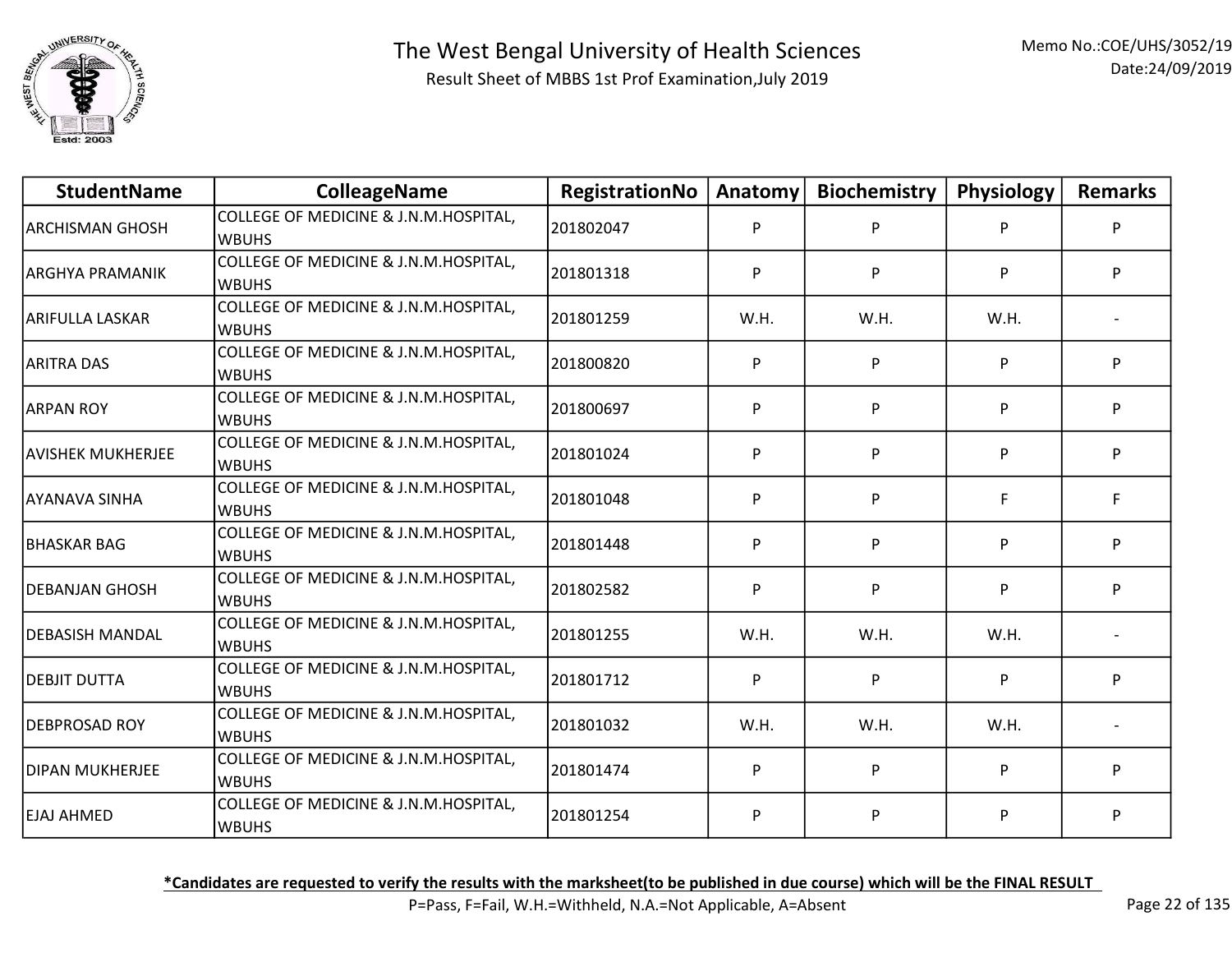

| <b>StudentName</b>       | <b>ColleageName</b>                                   | RegistrationNo | Anatomy | <b>Biochemistry</b> | Physiology | <b>Remarks</b> |
|--------------------------|-------------------------------------------------------|----------------|---------|---------------------|------------|----------------|
| FAROOK SEIKH             | COLLEGE OF MEDICINE & J.N.M.HOSPITAL,<br><b>WBUHS</b> | 201801260      | P       | P                   | P          | P              |
| <b>FARUK SK</b>          | COLLEGE OF MEDICINE & J.N.M.HOSPITAL,<br><b>WBUHS</b> | 201801250      | F.      | P                   | P          | F.             |
| lGARGI CHAKRABORTY       | COLLEGE OF MEDICINE & J.N.M.HOSPITAL,<br><b>WBUHS</b> | 201802141      | P       | P                   | P.         | P              |
| GARGI SANTRA             | COLLEGE OF MEDICINE & J.N.M.HOSPITAL,<br><b>WBUHS</b> | 201800849      | P       | P                   | P          | P              |
| lishani halder           | COLLEGE OF MEDICINE & J.N.M.HOSPITAL,<br><b>WBUHS</b> | 201802649      | P       | P                   | P.         | P              |
| JAFAR SHARIF             | COLLEGE OF MEDICINE & J.N.M.HOSPITAL,<br><b>WBUHS</b> | 201801043      | P       | P                   | P          | P              |
| JYOTIRMOY MAJUMDER       | COLLEGE OF MEDICINE & J.N.M.HOSPITAL,<br><b>WBUHS</b> | 201802826      | W.H.    | W.H.                | W.H.       |                |
| <b>KAUSTUV MUKHERJEE</b> | COLLEGE OF MEDICINE & J.N.M.HOSPITAL,<br><b>WBUHS</b> | 201802395      | F       | P                   | P          | F              |
| KAUSUMI BARUA            | COLLEGE OF MEDICINE & J.N.M.HOSPITAL,<br><b>WBUHS</b> | 201800793      | F       | P                   | P          | F              |
| KUSHAL TARAFDER          | COLLEGE OF MEDICINE & J.N.M.HOSPITAL,<br><b>WBUHS</b> | 201802606      | W.H.    | W.H.                | W.H.       |                |
| MAHIMA CHOWDHURY         | COLLEGE OF MEDICINE & J.N.M.HOSPITAL,<br><b>WBUHS</b> | 201801120      | W.H.    | W.H.                | W.H.       |                |
| MAMON DEY                | COLLEGE OF MEDICINE & J.N.M.HOSPITAL,<br><b>WBUHS</b> | 201800746      | P       | P                   | P          | P              |
| MD ALIUL SEKH            | COLLEGE OF MEDICINE & J.N.M.HOSPITAL,<br><b>WBUHS</b> | 201801110      | F       | P                   | P          | F              |
| <b>MD SAJAHAN SAIKH</b>  | COLLEGE OF MEDICINE & J.N.M.HOSPITAL,<br><b>WBUHS</b> | 201801017      | P       | P                   | P          | P              |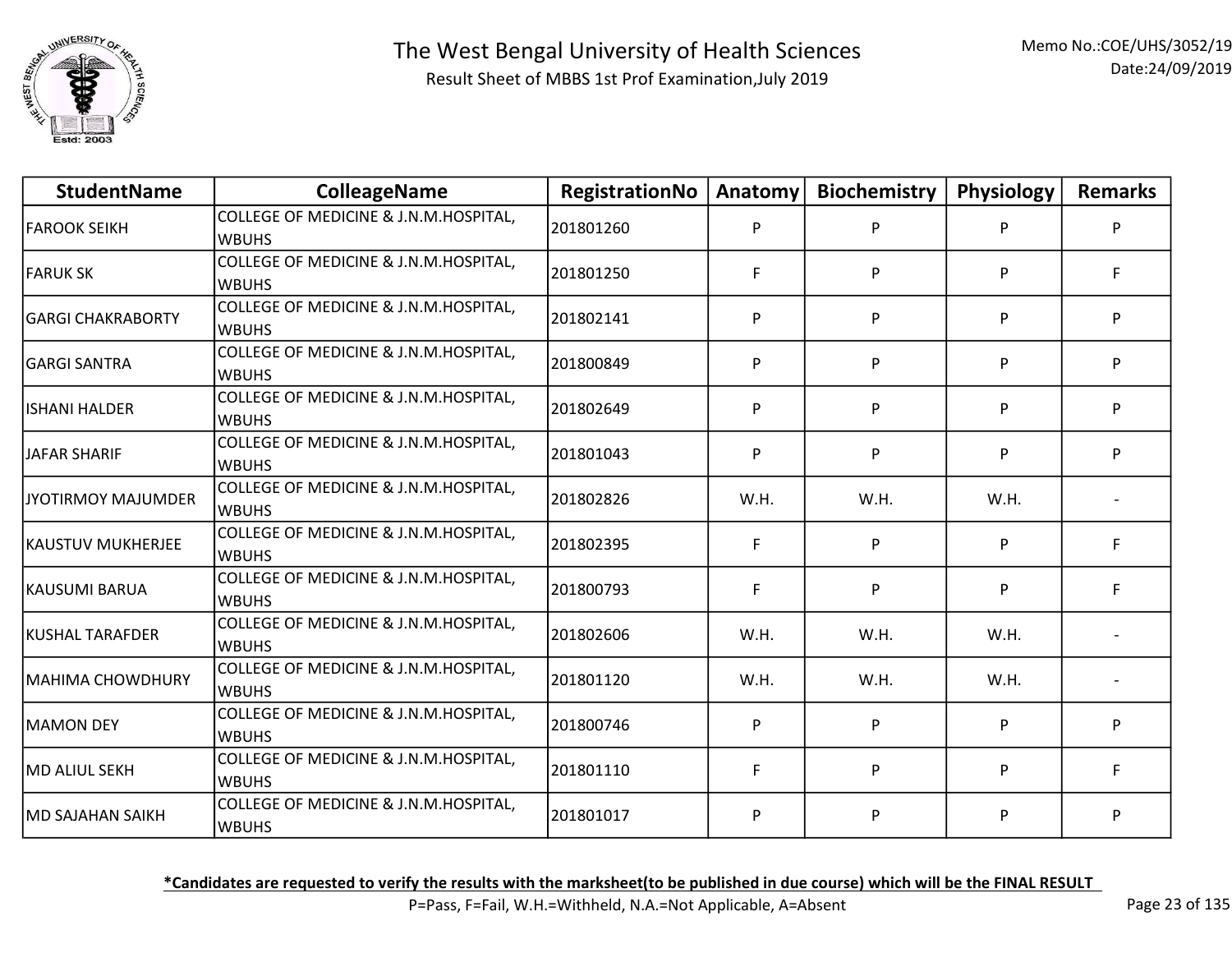

| <b>StudentName</b>      | <b>ColleageName</b>                                   | RegistrationNo | Anatomy | <b>Biochemistry</b> | Physiology | <b>Remarks</b> |
|-------------------------|-------------------------------------------------------|----------------|---------|---------------------|------------|----------------|
| MIYANDAD KHAN           | COLLEGE OF MEDICINE & J.N.M.HOSPITAL,<br><b>WBUHS</b> | 201801542      | P       | P                   | P          | P              |
| INAMRATA HEMBRAM        | COLLEGE OF MEDICINE & J.N.M.HOSPITAL,<br><b>WBUHS</b> | 201802579      | W.H.    | W.H.                | W.H.       |                |
| NASRIN APTER            | COLLEGE OF MEDICINE & J.N.M.HOSPITAL,<br><b>WBUHS</b> | 201801257      | F       | P                   | F          | F              |
| NIRAJANA GHOSH          | COLLEGE OF MEDICINE & J.N.M.HOSPITAL,<br><b>WBUHS</b> | 201800876      | P       | P                   | P          | P              |
| lNISHA GAUDWAL          | COLLEGE OF MEDICINE & J.N.M.HOSPITAL,<br><b>WBUHS</b> | 201801773      | F       | P                   | F          | F              |
| <b>PAYEL DAS</b>        | COLLEGE OF MEDICINE & J.N.M.HOSPITAL,<br><b>WBUHS</b> | 201801848      | W.H.    | W.H.                | W.H.       |                |
| POOJA ASWANI            | COLLEGE OF MEDICINE & J.N.M.HOSPITAL,<br><b>WBUHS</b> | 201801849      | P       | P                   | P          | P              |
| <b>PRAGYA CHOWDHURY</b> | COLLEGE OF MEDICINE & J.N.M.HOSPITAL,<br><b>WBUHS</b> | 201800797      | P       | P                   | P          | P              |
| PRITAM DHALI            | COLLEGE OF MEDICINE & J.N.M.HOSPITAL,<br><b>WBUHS</b> | 201801264      | P       | P                   | P          | P              |
| IPRITAM MITRA           | COLLEGE OF MEDICINE & J.N.M.HOSPITAL,<br><b>WBUHS</b> | 201801291      | P       | P                   | P          | P              |
| PRIYANKA DUTTA          | COLLEGE OF MEDICINE & J.N.M.HOSPITAL,<br><b>WBUHS</b> | 201801835      | P       | P                   | P          | P              |
| RINA KHATUN             | COLLEGE OF MEDICINE & J.N.M.HOSPITAL,<br><b>WBUHS</b> | 201801262      | P       | P                   | P          | P              |
| RISHAB LODHA            | COLLEGE OF MEDICINE & J.N.M.HOSPITAL,<br><b>WBUHS</b> | 201802362      | P       | P                   | P          | P              |
| RITUPARNA DAS           | COLLEGE OF MEDICINE & J.N.M.HOSPITAL,<br><b>WBUHS</b> | 201801581      | P       | P                   | P          | P              |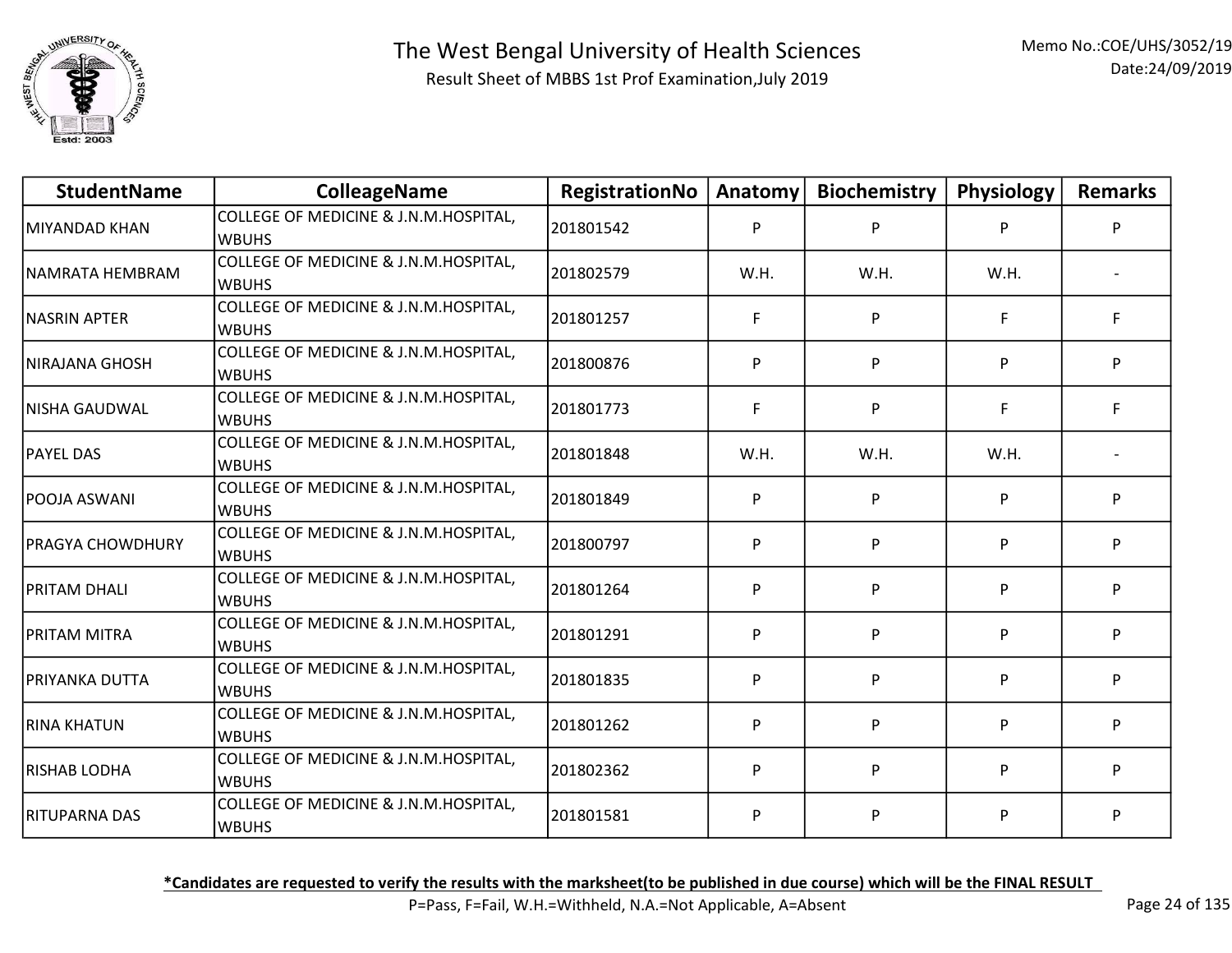

| <b>StudentName</b>                  | <b>ColleageName</b>                                   | RegistrationNo | Anatomy | <b>Biochemistry</b> | Physiology | <b>Remarks</b> |
|-------------------------------------|-------------------------------------------------------|----------------|---------|---------------------|------------|----------------|
| <b>SABARNA DAS</b>                  | COLLEGE OF MEDICINE & J.N.M.HOSPITAL,<br><b>WBUHS</b> | 201800785      | W.H.    | W.H.                | W.H.       |                |
| SAHABAZ AHMED SK                    | COLLEGE OF MEDICINE & J.N.M.HOSPITAL,<br><b>WBUHS</b> | 201802629      | P       | P                   | P          | P              |
| SAIKAT DHOLEY                       | COLLEGE OF MEDICINE & J.N.M.HOSPITAL,<br><b>WBUHS</b> | 201702584      | P       | P                   | P          | P              |
| <b>SAIKAT ROY</b>                   | COLLEGE OF MEDICINE & J.N.M.HOSPITAL,<br><b>WBUHS</b> | 201802245      | P       | P                   | P          | P              |
| SAKIL AHAMED ZAMADAR                | COLLEGE OF MEDICINE & J.N.M.HOSPITAL,<br><b>WBUHS</b> | 201801249      | F       | P                   | P          | F              |
| <b>SAMOITA</b><br>BHATTACHARYYA     | COLLEGE OF MEDICINE & J.N.M.HOSPITAL,<br><b>WBUHS</b> | 201800791      | P       | P                   | P          | P              |
| SAYANTAN NASKAR                     | COLLEGE OF MEDICINE & J.N.M.HOSPITAL,<br><b>WBUHS</b> | 201801798      | W.H.    | W.H.                | W.H.       |                |
| SHAADAAB HUSSAIN<br><b>SIDDIQUE</b> | COLLEGE OF MEDICINE & J.N.M.HOSPITAL,<br><b>WBUHS</b> | 472220162017   | F.      | F                   | F          |                |
| SHAMIM ALAM MOLLA                   | COLLEGE OF MEDICINE & J.N.M.HOSPITAL,<br><b>WBUHS</b> | 201801329      | P       | P                   | P          | P              |
| SHIFA KAZI                          | COLLEGE OF MEDICINE & J.N.M.HOSPITAL,<br><b>WBUHS</b> | 201801760      | P       | P                   | P          | P              |
| SHILPI GOEL                         | COLLEGE OF MEDICINE & J.N.M.HOSPITAL,<br><b>WBUHS</b> | 201801630      | P       | P                   | P          | P              |
| ISHRIMA DUTTA                       | COLLEGE OF MEDICINE & J.N.M.HOSPITAL,<br><b>WBUHS</b> | 201800811      | P       | P                   | P          | P              |
| <b>SIMRAN SHAW</b>                  | COLLEGE OF MEDICINE & J.N.M.HOSPITAL,<br><b>WBUHS</b> | 201801187      | P       | P                   | P          | P              |
| <b>SK ABDUL KADER</b>               | COLLEGE OF MEDICINE & J.N.M.HOSPITAL,<br><b>WBUHS</b> | 201801543      | P       | P                   | P          | P              |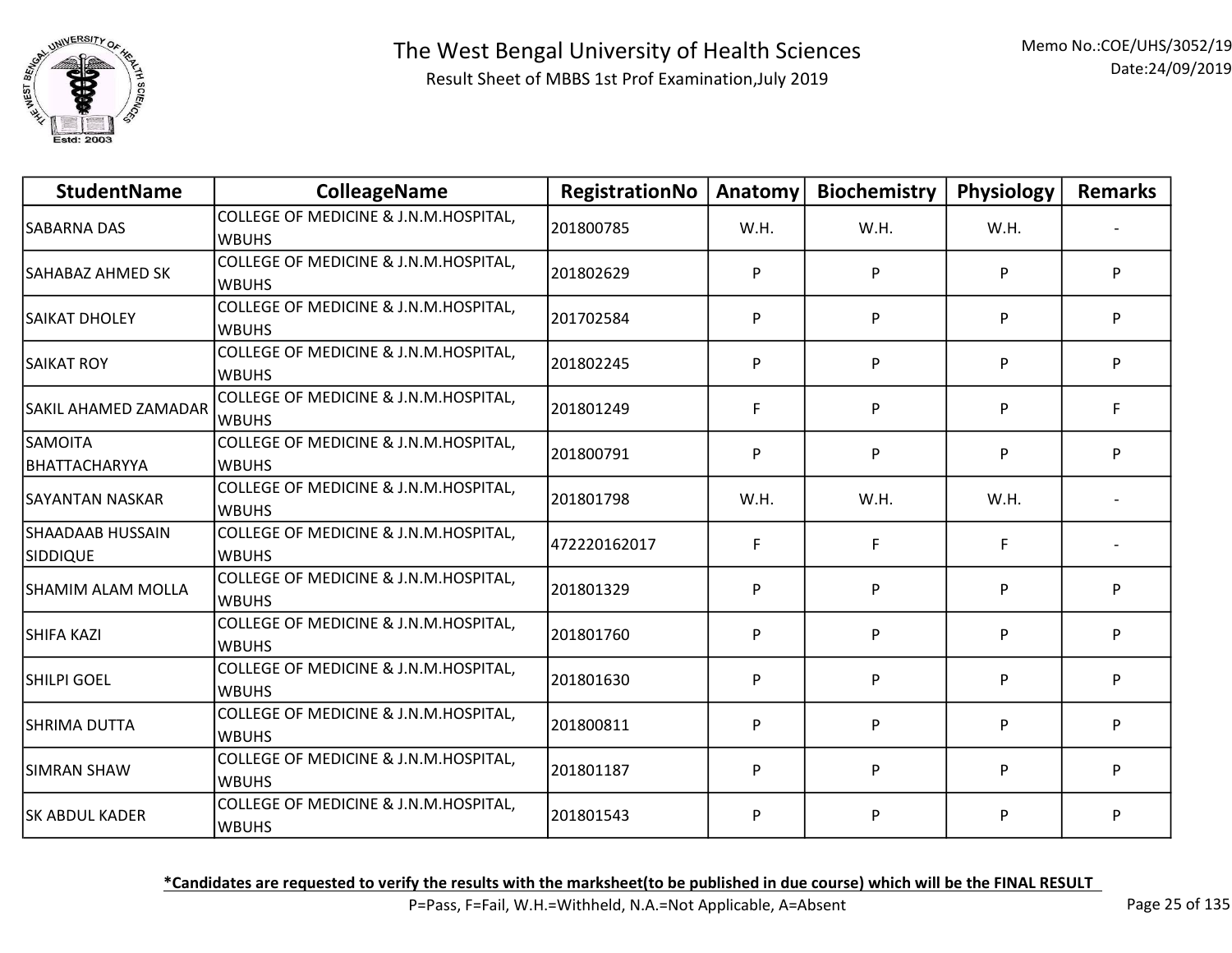

| <b>StudentName</b>        | <b>ColleageName</b>                                   | RegistrationNo | Anatomy | <b>Biochemistry</b> | Physiology | <b>Remarks</b> |
|---------------------------|-------------------------------------------------------|----------------|---------|---------------------|------------|----------------|
| <b>SK RIJAUL HASSAN</b>   | COLLEGE OF MEDICINE & J.N.M.HOSPITAL,<br><b>WBUHS</b> | 201801247      | P       | P                   | P          | P              |
| <b>SK SADRUL ALAM</b>     | COLLEGE OF MEDICINE & J.N.M.HOSPITAL,<br><b>WBUHS</b> | 201703055      | W.H.    | W.H.                | W.H.       |                |
| <b>SK SAHIN</b>           | COLLEGE OF MEDICINE & J.N.M.HOSPITAL,<br><b>WBUHS</b> | 201801258      | P       | P                   | P          | P              |
| <b>SOHINI MUKHERJEE</b>   | COLLEGE OF MEDICINE & J.N.M.HOSPITAL,<br><b>WBUHS</b> | 201800795      | P       | P                   | P          | P              |
| <b>SUJEET BISWAS</b>      | COLLEGE OF MEDICINE & J.N.M.HOSPITAL,<br><b>WBUHS</b> | 201800754      | F       | P                   | P          | F              |
| <b>SUSMIT BANERJEE</b>    | COLLEGE OF MEDICINE & J.N.M.HOSPITAL,<br><b>WBUHS</b> | 201802809      | P       | P                   | P          | P              |
| <b>SYED JAHID HOSSAIN</b> | COLLEGE OF MEDICINE & J.N.M.HOSPITAL,<br><b>WBUHS</b> | 201801541      | P       | P                   | P          | P              |
| TAMANNA                   | COLLEGE OF MEDICINE & J.N.M.HOSPITAL,<br><b>WBUHS</b> | 201801922      | W.H.    | W.H.                | W.H.       |                |
| TARA KUMARI SHAW          | COLLEGE OF MEDICINE & J.N.M.HOSPITAL,<br><b>WBUHS</b> | 201802163      | P       | P                   | P          | P              |
| UPASANA CHAKRABORTY       | COLLEGE OF MEDICINE & J.N.M.HOSPITAL,<br><b>WBUHS</b> | 201802608      | P       | P                   | P          | P              |
| UTHSA KUMAR SEN           | COLLEGE OF MEDICINE & J.N.M.HOSPITAL,<br><b>WBUHS</b> | 201802641      | P       | P                   | P          | P              |
| UTKARSH SINGH             | COLLEGE OF MEDICINE & J.N.M.HOSPITAL,<br><b>WBUHS</b> | 201801679      | F       | P                   | P          | F              |
| lvijay kumar Sharma       | COLLEGE OF MEDICINE & J.N.M.HOSPITAL,<br><b>WBUHS</b> | 201801937      | P       | P                   | P          | P              |
| VIRAVRATA MANDAL          | COLLEGE OF MEDICINE & J.N.M.HOSPITAL,<br><b>WBUHS</b> | 201801975      | P       | P                   | P          | P              |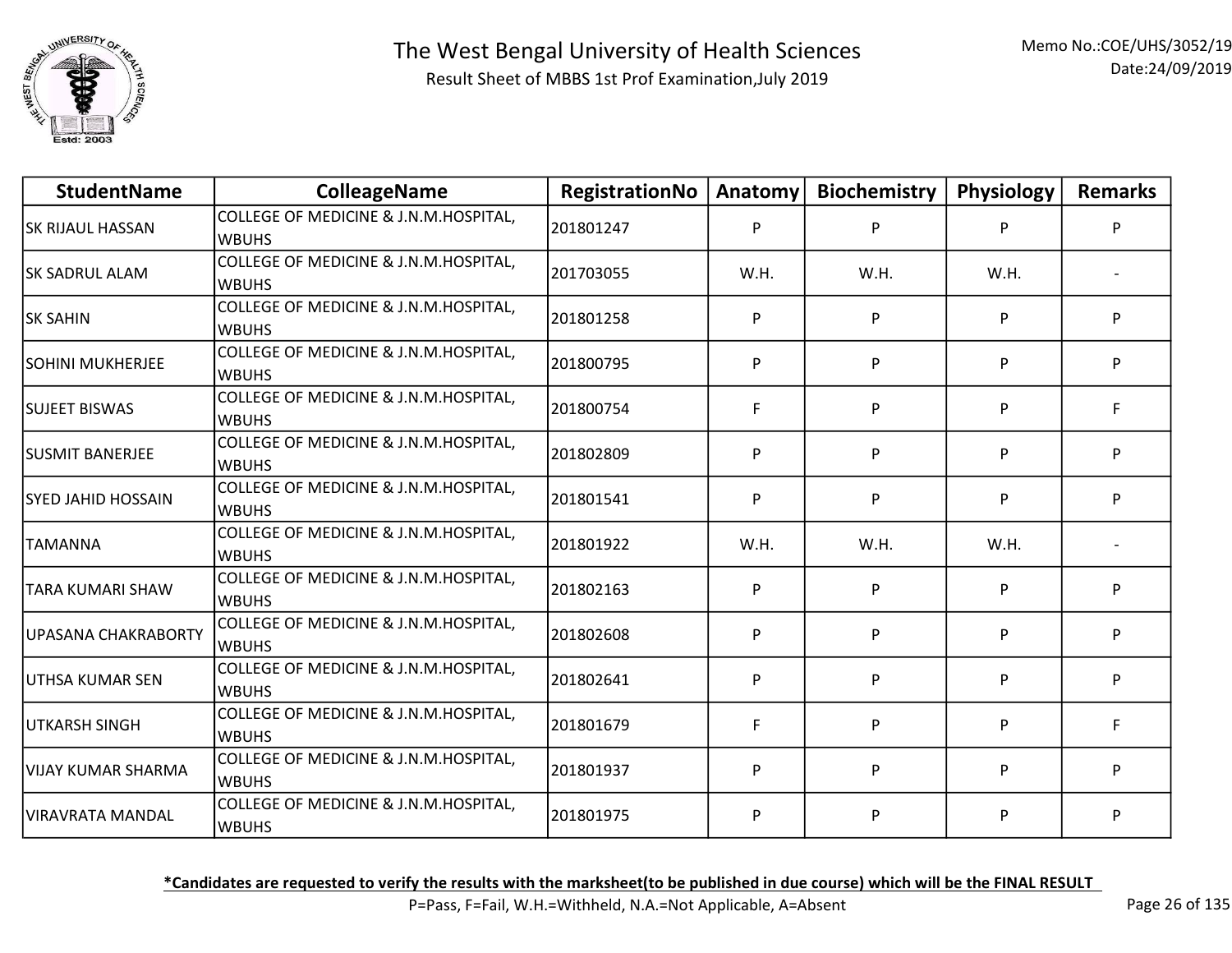

| <b>StudentName</b>         | <b>ColleageName</b>                                   | RegistrationNo | Anatomy | <b>Biochemistry</b> | Physiology | <b>Remarks</b> |
|----------------------------|-------------------------------------------------------|----------------|---------|---------------------|------------|----------------|
| ANUPAM BISWAS              | COLLEGE OF MEDICINE & J.N.M.HOSPITAL,<br><b>WBUHS</b> | 201800928      |         | P                   |            |                |
| DIDHITI BARH               | COLLEGE OF MEDICINE & J.N.M.HOSPITAL,<br><b>WBUHS</b> | 201800839      |         | P                   | P          |                |
| NEHA SHARMA                | COLLEGE OF MEDICINE & J.N.M.HOSPITAL,<br><b>WBUHS</b> | 201801765      |         | P                   | P          |                |
| <b>POONAM CHOUDHARY</b>    | COLLEGE OF MEDICINE & J.N.M.HOSPITAL,<br><b>WBUHS</b> | 201801916      |         | P                   | P          |                |
| PRODYOUT KUMAR<br>BANERJEE | COLLEGE OF MEDICINE & J.N.M.HOSPITAL,<br><b>WBUHS</b> | 201801417      |         | F                   | P          |                |
| <b>SUJEET KUMAR</b>        | COLLEGE OF MEDICINE & J.N.M.HOSPITAL,<br><b>WBUHS</b> | 201705384      | N.A.    | N.A.                | F.         |                |
| TOUSIF PURKAIT             | COLLEGE OF MEDICINE & J.N.M.HOSPITAL,<br><b>WBUHS</b> | 201801253      |         | P                   | F.         |                |
| HARSH MANGLA               | COLLEGE OF MEDICINE & J.N.M.HOSPITAL,<br><b>WBUHS</b> | 201800815      | P       |                     | P          |                |
| LOKESH MONDAL              | COLLEGE OF MEDICINE & J.N.M.HOSPITAL,<br><b>WBUHS</b> | 201802659      | F       |                     | P          |                |
| MONIHAR KHATUN             | COLLEGE OF MEDICINE & J.N.M.HOSPITAL,<br><b>WBUHS</b> | 201801252      | F       |                     | F.         |                |
| SAIKAT PATRA               | COLLEGE OF MEDICINE & J.N.M.HOSPITAL,<br><b>WBUHS</b> | 201801401      | F       |                     | F          |                |
| SOURAV MONDAL              | COLLEGE OF MEDICINE & J.N.M.HOSPITAL,<br><b>WBUHS</b> | 201801303      | F       |                     | F          |                |
| <b>TUSHAR MONDAL</b>       | COLLEGE OF MEDICINE & J.N.M.HOSPITAL,<br><b>WBUHS</b> | 201800794      | F       |                     | P          |                |
| WABAIDUR RAHMAN            | COLLEGE OF MEDICINE & J.N.M.HOSPITAL,<br><b>WBUHS</b> | 201801251      | P       |                     | F          |                |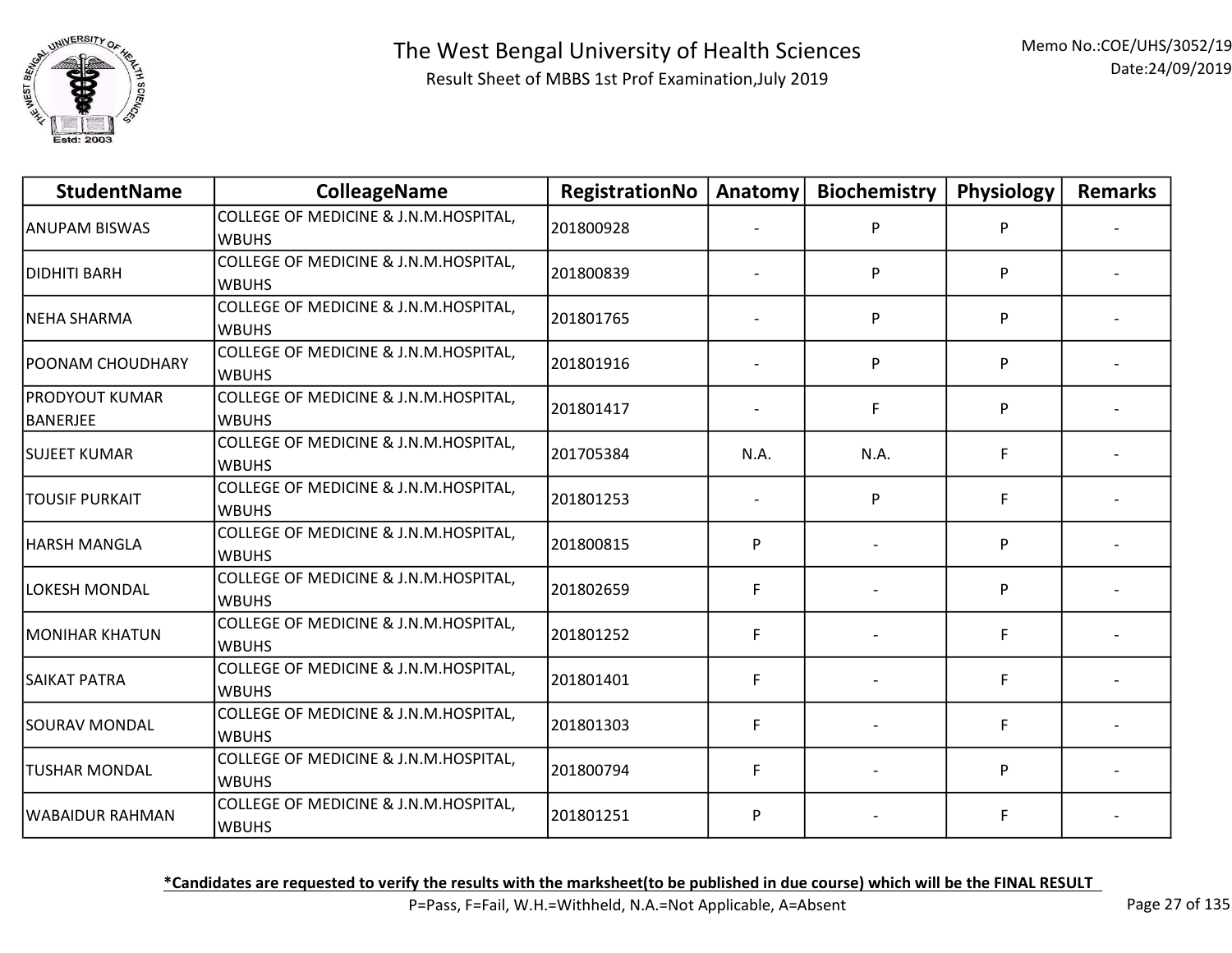

## The West Bengal University of Health Sciences

Result Sheet of MBBS 1st Prof Examination, July 2019

Memo No.:COE/UHS/3052/19 Date:24/09/2019

| <b>StudentName</b>         | <b>ColleageName</b>                                   | <b>RegistrationNo</b> | <b>Anatomy</b> | <b>Biochemistry</b>      | <b>Physiology</b>        | <b>Remarks</b> |
|----------------------------|-------------------------------------------------------|-----------------------|----------------|--------------------------|--------------------------|----------------|
| <b>GAGAN</b>               | COLLEGE OF MEDICINE & J.N.M.HOSPITAL,<br><b>WBUHS</b> | 264820142015          |                | <b>N.A.</b>              | N.A.                     |                |
| <b>SHIULI HEMBROM</b>      | COLLEGE OF MEDICINE & J.N.M.HOSPITAL,<br><b>WBUHS</b> | 201705713             |                | <b>N.A.</b>              | <b>N.A.</b>              |                |
| MANOJ KUMAR RAJBHAR        | COLLEGE OF MEDICINE & J.N.M.HOSPITAL,<br><b>WBUHS</b> | 201801573             |                | -                        | $\overline{\phantom{a}}$ |                |
| <b>MANISHA CHAKRAVARTY</b> | COLLEGE OF MEDICINE & J.N.M.HOSPITAL,<br><b>WBUHS</b> | 201802587             |                |                          |                          |                |
| <b>MD IBRAHIM</b>          | COLLEGE OF MEDICINE & J.N.M.HOSPITAL,<br><b>WBUHS</b> | 201802786             | <b>W.H.</b>    | $\overline{\phantom{a}}$ | <b>W.H.</b>              |                |